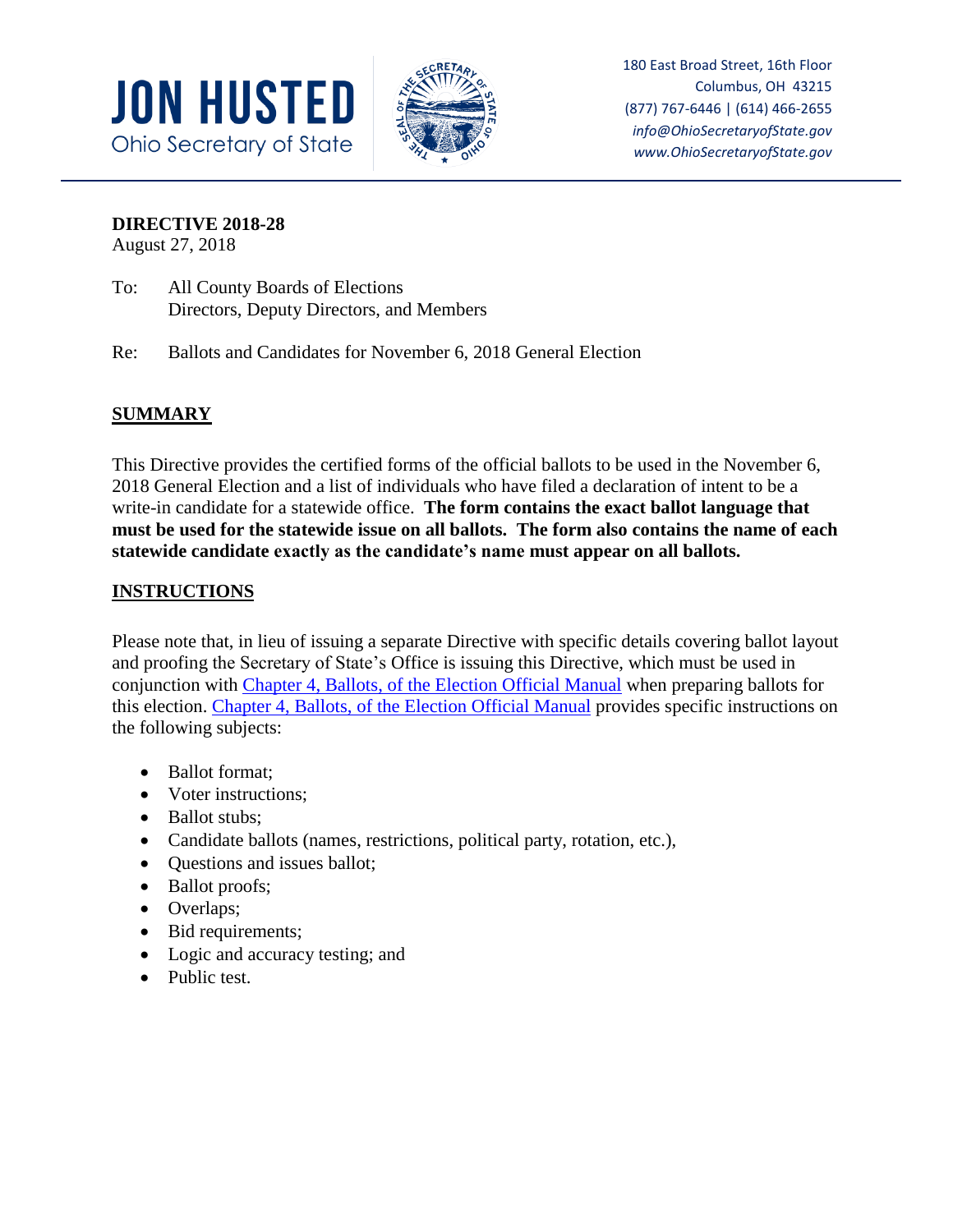## **I. Verifying District Relationships**

Before programming any aspect of the central tabulating system for the November 6, 2018 General Election, boards of elections must verify the accuracy of district relationships in the central tabulating system against the county's voter registration system. This is to ensure that each voter receives the correct ballot style (i.e., the correct combination of candidate offices and issues) based upon that voter's residential address.

As a part of the review for accuracy of district relationships between the county's voter registration system and its tabulating system, but no later than September 14, 2018 at 12:00 p.m. (noon), the board also must ensure that 1) the Secretary of State's precinct codes (three alphabet letters) are accurate in the tabulating system and, if appropriate, the county's voter registration system; and 2) the precinct names correspond between the two systems.

**Note:** It also is imperative that a board of elections upload to the statewide voter registration database (SWVRD) any changes to district relationships (including wards and precincts) that have been made locally in the county's voter registration system (VRS).

Using the report provided by Robin Fields on Friday, September 7, 2018, each board must review the report to ensure that all SOS Precinct ID Codes provided on the report match the board's voter registration system. Boards will have until 12:00 p.m. (noon) on Friday, September 14, 2018 to return the reviewed report noting any changes.

In addition, the board must spot-check at least one voter record for each precinct in the SWVRD against the county's VRS to ensure accuracy.

### **II. Official Ballot Form**

The certified ballot form accompanying this Directive is for offices to be elected at the November 6, 2018 General Election. The ballot form contains the correct title for each office as that title should appear on your county's ballot and the order in which offices must appear on the ballot for all voting systems. **The ballot form also contains the name of each statewide candidate exactly as the candidate's name must appear on all ballots for all voting systems.**

The names of all candidates, who have not withdrawn pursuant to R.C. 3513.30, must be arranged, rotated, and printed upon the ballot in accordance with the provisions of Ohio Revised Code Chapters 3505, 3506, and 3513 and [Chapter 4 of the Election Official](https://www.sos.state.oh.us/globalassets/elections/directives/2016/dir2016-22_eom-ch_04.pdf)  [Manual.](https://www.sos.state.oh.us/globalassets/elections/directives/2016/dir2016-22_eom-ch_04.pdf)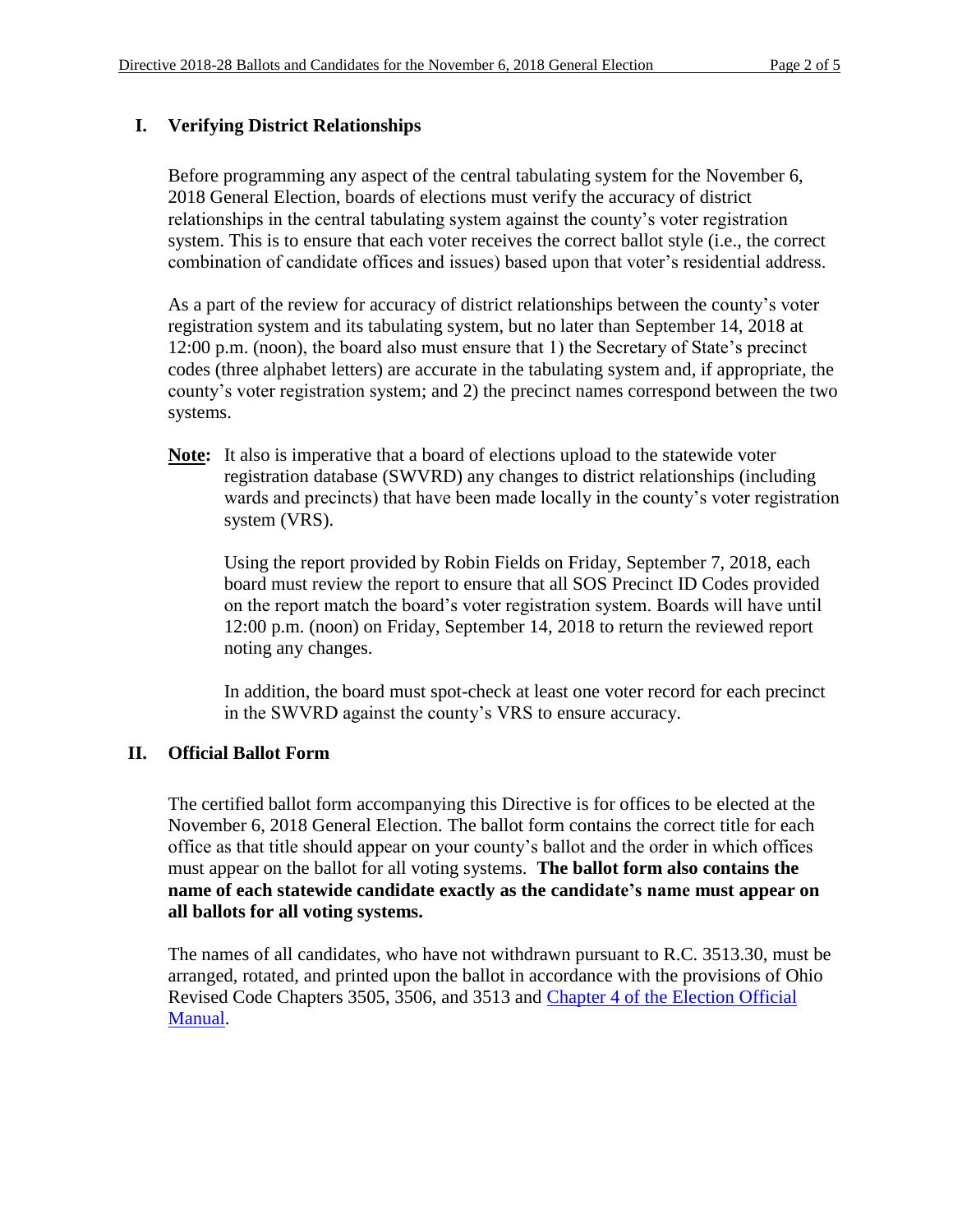## **III. Order of Offices**

The order of offices shall be as follows:

Governor and Lieutenant Governor Attorney General Auditor of State Secretary of State Treasurer of State U.S. Senator Representative to Congress State Senator State Representative County Commissioner County Auditor Member of State Board of Education Justice of the Supreme Court (Full term commencing 1-1-2019) Justice of the Supreme Court (Full term commencing 1-2-2019) Judge of the Court of Appeals Judge of the Court of Common Pleas Judge of County Court

### **A. Write-In Vote Blank Spaces<sup>1</sup>**

A write-in space must be provided on the ballot for every office for which the board of elections has received a valid declaration of intent to be a write-in candidate.

### **IV. Official Questions and Issues Ballot**

Offices for which candidates may be elected are presented on the ballot first, followed by the questions and issues. The Official Questions and Issues Ballot must be used for all voting systems. **The ballot contains the exact ballot language that must be used for the statewide issue on all ballots for all voting systems.** The ballot form also contains examples of some of the local questions and issues that may appear on the ballot in your county. Not every category or type of question/issue will appear on every ballot in every county, so please apply as much of the form as is appropriate to the ballots in your county.

Additional instructions on headings, ballot language, and percentage of votes can be found in Chapter 4 of the [Election Official Manual.](https://www.sos.state.oh.us/globalassets/elections/directives/2016/dir2016-22_eom-ch_04.pdf)

 $\overline{\phantom{a}}$ <sup>1</sup> R.C. 3513.041; 3513.14.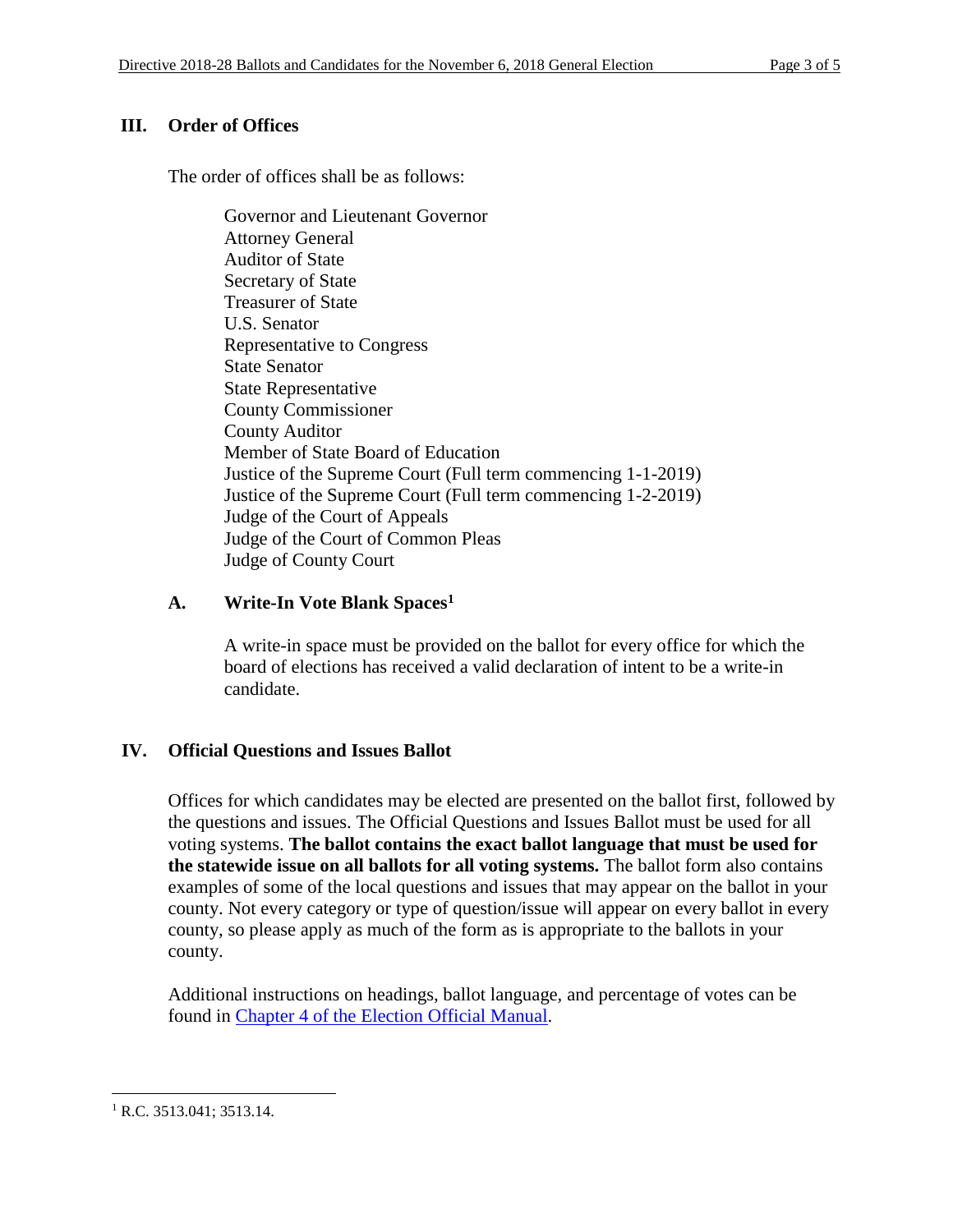### **A. Order of Questions and Issues**

Questions and issues must be grouped together in the following political subdivision order for elections held in 2018:

- a. State
- b. School and other Districts
- c. County
- d. Municipal
- e. Township

Except for the statewide issue, each board of elections may determine the specific order in which the questions/issues within each group are placed on the ballot in that county, however, a board should adopt a method for doing so (i.e., ordered alphabetically or by date filed, etc.). Absentee ballots must contain identical ordering of issues within groups to regular ballots.

Please review the appropriate sections of the Ohio Revised Code, local charter (if applicable), and the *[Ohio Ballot Questions and Issues Handbook](https://www.sos.state.oh.us/globalassets/elections/eoresources/general/questionsandissues.pdf)* for ballot language and formats that are not on the attached Official Questions and Issues Ballot.

## **V. Absentee Ballots<sup>2</sup>**

Each board of elections must have absentee ballots printed and ready for use 45 days before the general election (September 22, 2018) for Uniformed and Overseas Citizens Absentee Voting Act (UOCAVA) voters, and by October 10, 2018 regular, non-UOCAVA absentee voters.

A copy of each absentee ballot (candidates and questions and issues) must be sent to the Secretary of State's Office at least 46 days before the election (September 21, 2018). Instructions for submitting the absentee ballot files electronically will be provided via email at a later date.

 $\overline{\phantom{a}}$ <sup>2</sup> R.C. 3509.01; R.C. 3511.04.